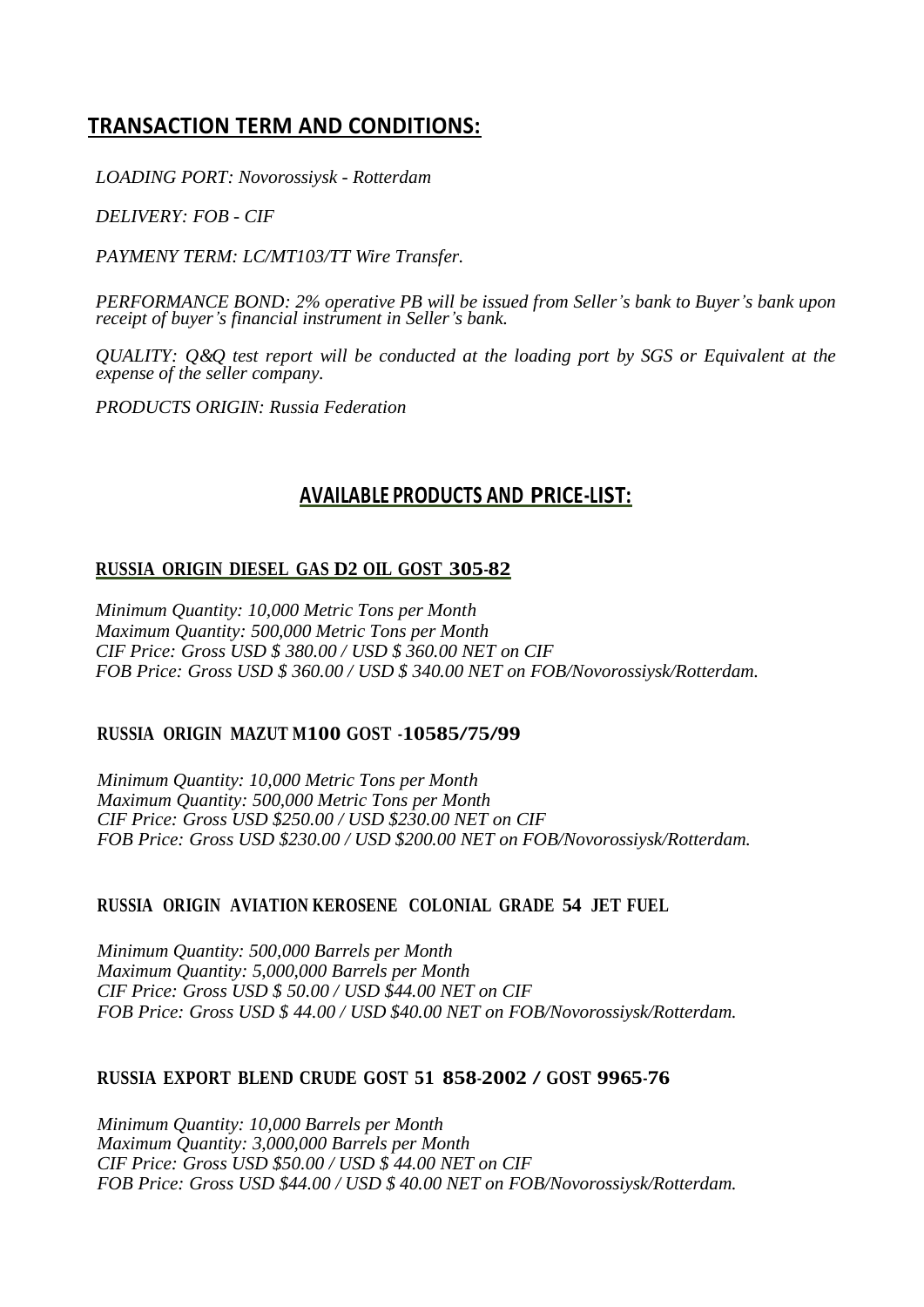#### **LIQUIDIFIED PETROLEUM GAS. GOST 20448-90% Propane RUSSIAN ORIGIN**

*Minimum Quantity: 10,000 Metric Tons per Month Maximum Quantity: 1,000,000 Metric Tons per Month CIF Price: Gross USD \$ 280.00 / USD \$ 260.00 NET on CIF FOB Price: Gross USD \$ 260.00 / USD \$ 240.00 NET on FOB/Novorossiysk/Rotterdam.*

#### **FUEL OIL CST-180**

*Minimum Quantity: 10,000 Metric Tons per Month Maximum Quantity: 500,000 Metric Tons per Month CIF Price: Gross USD \$280.00/ USD \$260.00 NET on CIF FOB Price: Gross USD \$260.00/ USD \$240.00 NET on FOB/Novorossiysk/Rotterdam.*

#### **RUSSIA LIQUIDIFIED NATURAL GAS**

*Minimum Quantity: 10,000 Metric Tons per Month Maximum Quantity: 1,000,000 Metric Tons per Month CIF Price: Gross USD \$300.00/USD \$ 280.00 NET on CIF FOB Price: Gross USD \$280.00/USD \$ 260.00 NET on FOB/Novorossiysk/Rotterdam.*

## **BITUMEN GRADES: 40/50, 60/70 AND 80/100**

 *Minimum Quantity: 10,000 Metric Tons per Month Maximum Quantity: 50,000 Metric Tons per Month CIF Price: Gross USD\$280.00/NET USD \$ 260.00 CIF FOB Price: Gross USD\$260.00/NET USD \$ 240.00 FOB/Novorossiysk/Rotterdam*.

#### **SN 500 BASE OIL**

 *Minimum Quantity: 20,000 Metric Tons per Month Maximum Quantity: 50,000 Metric Tons per Month CIF Price: \$280.00 Gross / \$260.00 NET CIF FOB Price: \$260.00 Gross/\$240.00 NET on FOB/Novorossiysk/Rotterdam.*

#### **SN 150 BASE OIL**

 *Minimum Quantity: 20,000 Metric Tons per Month Maximum Quantity: 50,000 Metric Tons per Month CIF Price: \$260.00 GROSS / \$240.00 NET FOB Price: \$240.00 Gross/\$220.00 NET on FOB/Novorossiysk/Rotterdam*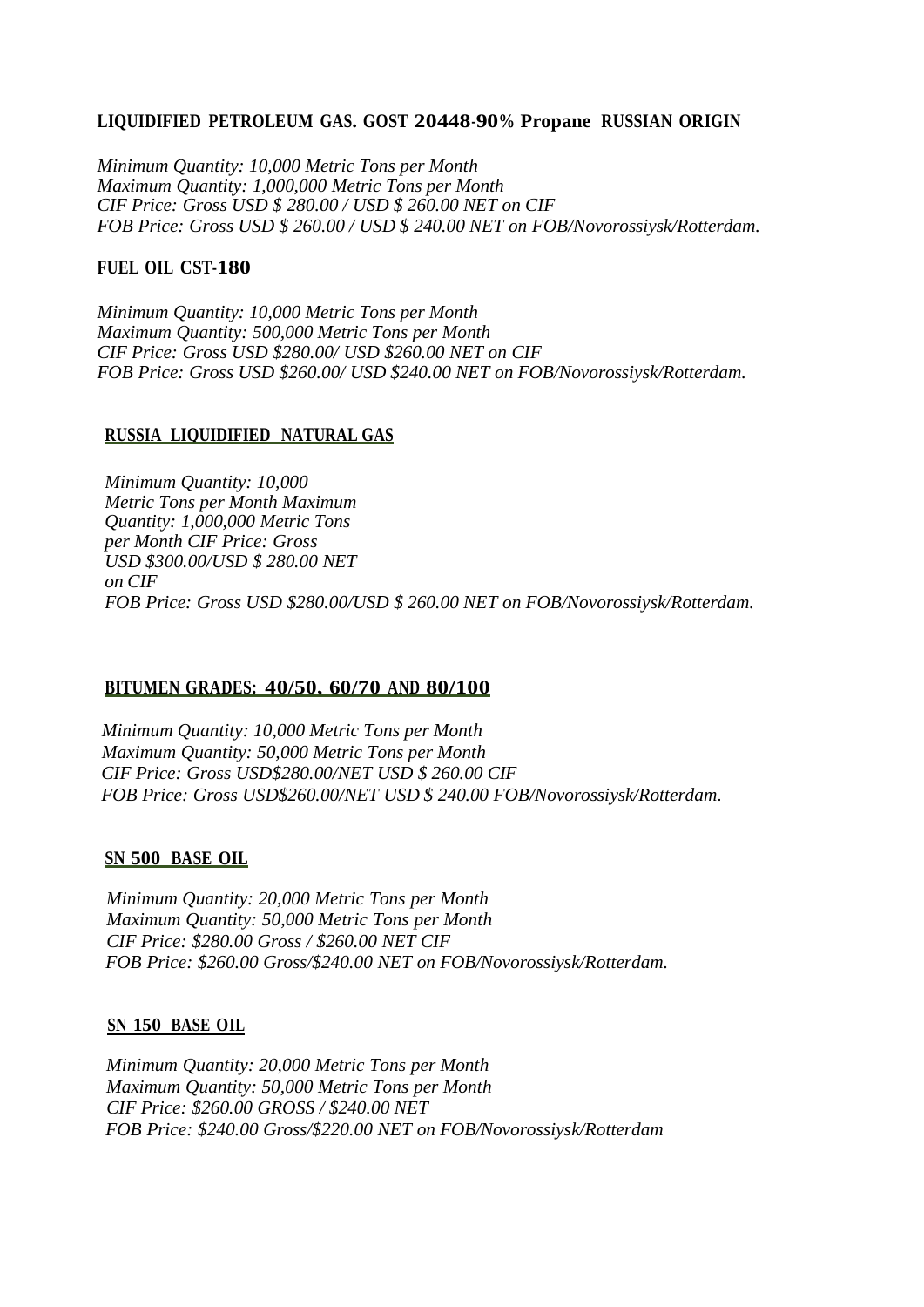## **AUTOMOTIVE GAS OIL (AGO)**

 *Minimum Quantity: 20,000 Metric Tons per Month Maximum Quantity: 50,000 Metric Tons per Month CIF Price: \$380.00 GROSS / \$360.00 NET FOB Price: \$360.00 Gross/ \$240.00 NET on FOB/Novorossiysk/Rotterdam.*

## **CIF STANDARD TRADING PROCEDURES**

*1. Buyer send CP* 

*2. SELLER COMPANY issue to BUYER COMPANY an official soft corporate offer. BUYER COMPANY confirms the soft corporate offer and issue ICPO with their full banking details.*

*3. SELLER COMPANY approves and issues the full corporate offer (FCO) with full terms and procedure to the BUYER COMPANY. BUYER COMPANY signs and returns full corporate offer (FCO) with letter of acceptance to the terms and procedures of the FCO to SELLER COMPANY*

*4. SELLER COMPANY approves and issues the Sales Purchase Agreement Contract (SPA) and NCNDA/IMFPA to BUYER COMPANY; the Sales Purchase Agreement Contract (SPA) is open*  for amendments. Upon finalizing of the amendment of the SALES PURCHASE AGREEMENT *CONTRACT, BUYER COMPANY sign, seal and return the contract (SPA) and NCNDA/IMFPA to SELLER COMPANY in Word Format.*

*5. SELLER COMPANY will send to the BUYER COMPANY the accepted final contract in PDF Format along with the Company confirmation and acceptance letter for supply of the product to Buyer Company.*

*6. SELLER COMPANY will issue to the BUYER COMPANY the Partial Proof of product via electronic mail to include the following via;*

- *The Copy of Storage Tank Receipt*
- *The Copy of Product Storage Agreement Affidavit*
- *The Product Certificate of Origin*
- *The Copy of Certificate of Incorporation and Tax Registration.*
- *The Copy of Product Certificate of Quantity and Quality Analysis.*
- *The Copy of Statement of Product Availability*
- *The Product Allocation Booking Invoice. (Note buyer makes payment towards the product allocation booking code).*

*7. Upon finalization of the shipping terms and delivery schedule and shipping documents, Both SELLER COMPANY and BUYER COMPANY will lodge the approved signed and sealed*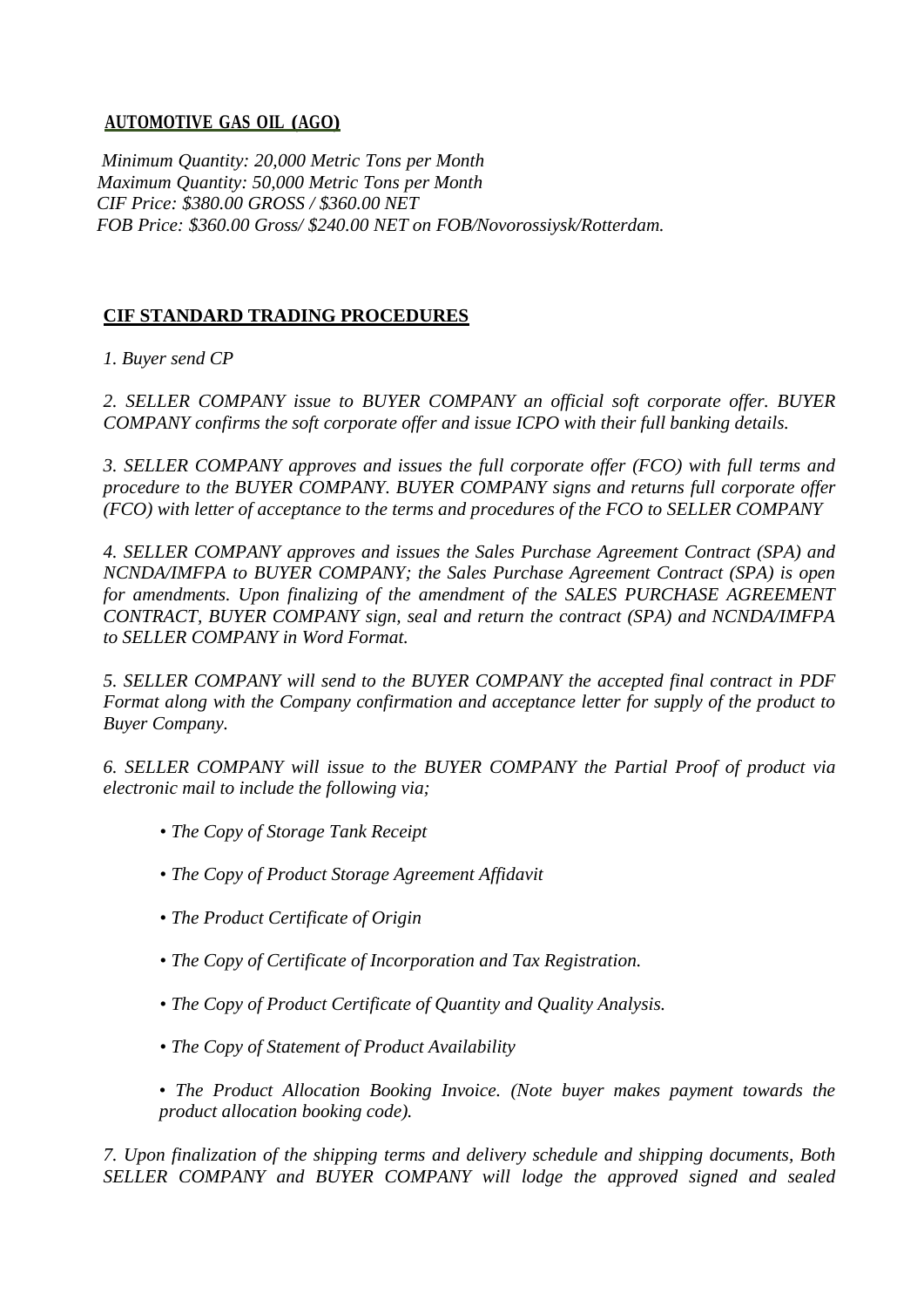*Legalized contract, signed and sealed charter party agreement and all documents with their respective banks.*

*8. SELLER COMPANY issues the Full POP documents, the hard copy contract and 2% Performance Bond via bank to Buyer's bank to include the following.*

*1 Copy of Approval to Export, issued by the department of the Ministry of Justice, Russian Federation. 2 Copy of the Pipeline Corporation contract to transport the product to the Loading Port. 3 Copy of License/Permit to Export, issued by the department of the Ministry of Energy, Russian Federation 4 Copy of Tank Receipt 5 Copy of Statement of Availability of product 6 Copy of the Refinery commitment to produce the product 7 Copy of Vessel Questionnaire 88 8 Refinery Certificate of Product Ownership. 9 Copy of Fresh Cut SGS 10 Copy of Bill of Lading 11 Copy of the port storage agreement. 12 Copy of the charter party agreement(s) to transport the product to discharge Port*

*9. BUYER COMPANY confirm swift and issues irrevocable non-transferable documentary letter of credit for the first month shipment quantity and if SELLER COMPANY fail to supply the cargo of the product to the BUYER COMPANY this 2% Performance Bond will be paid to the BUYER.*

*10. The product SGS inspection charges will be borne by SELLER COMPANY at the loading port and inspection charges will be borne by the BUYER COMPANY at the unloading port.*

*11. Delivery commence as scheduled. Buyer Company release payment to SELLER COMPANY via Swift Fund Transfer within 5 to 7 banking days after the discharge of cargo and receipt of the entire relevant shipping document for immediate negotiation and credited at Buyer's Bank Account. SELLER COMPANY releases all commission to Intermediaries as per singed NCNDA/MFPA.*

## **FOB STANDARD TRADING PROCEDURES (CI DIP & PAY).**

 *1. Buyer send CP*

 *2. we send to buyer, Seller's name and address*

*3. Buyer issues ICPO with company registration certificate* 

*4. Seller issues SPA & CI, buyer countersign within 48hrs hours and Returns signed SPA & CI along with (TSA) tank storage agreement from buyer's nominated tank-farm.*